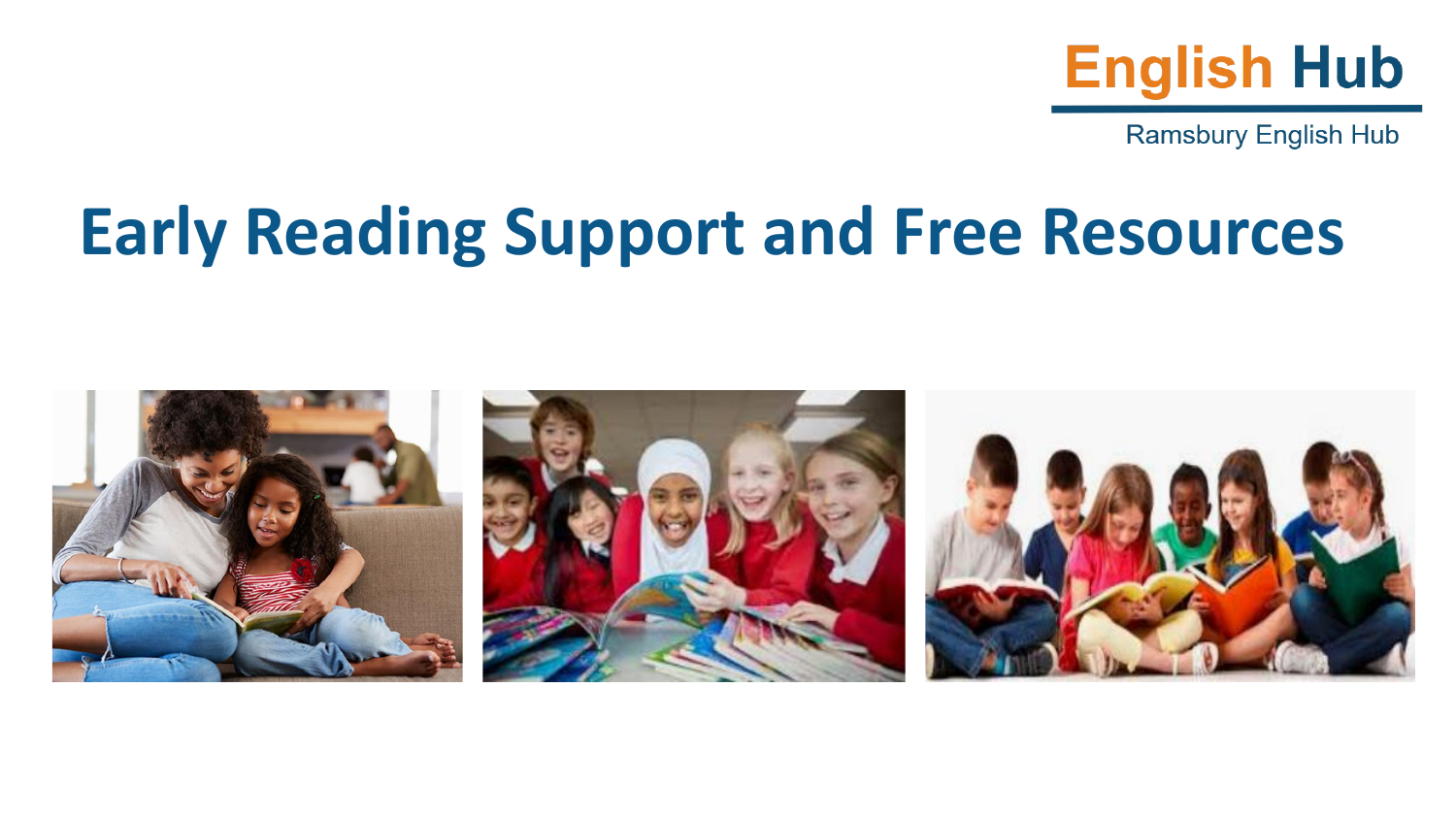### The importance of talk



**Ramsbury English Hub** 

Children from 'talk a lot' families have heard **33 million words** by the age of 3 and will have had **1700 hours** of stories.

Children from 'not talk a lot' families have only heard **9 million words** by the age of 3 and will have only had **25 hours** of stories.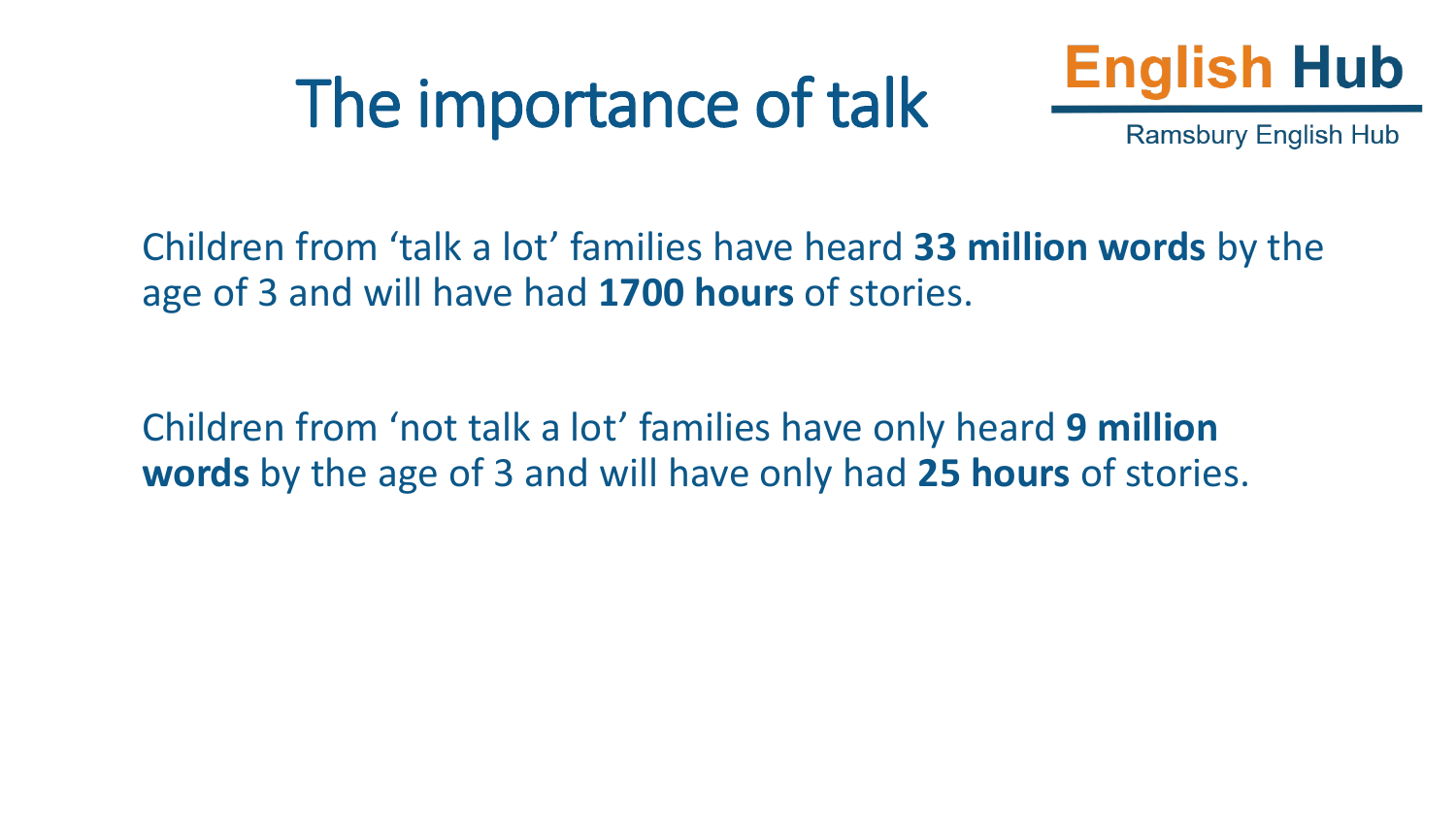### Decodable books



**Ramsbury English Hub** 

- \* These books are closely matched to your child's phonic knowledge.
- \* This will enable them to practise reading words containing letters they already know.
- \* They can read this book independently to an adult.
- \* Repeated reading of these books helps children to store words in their long term memory.





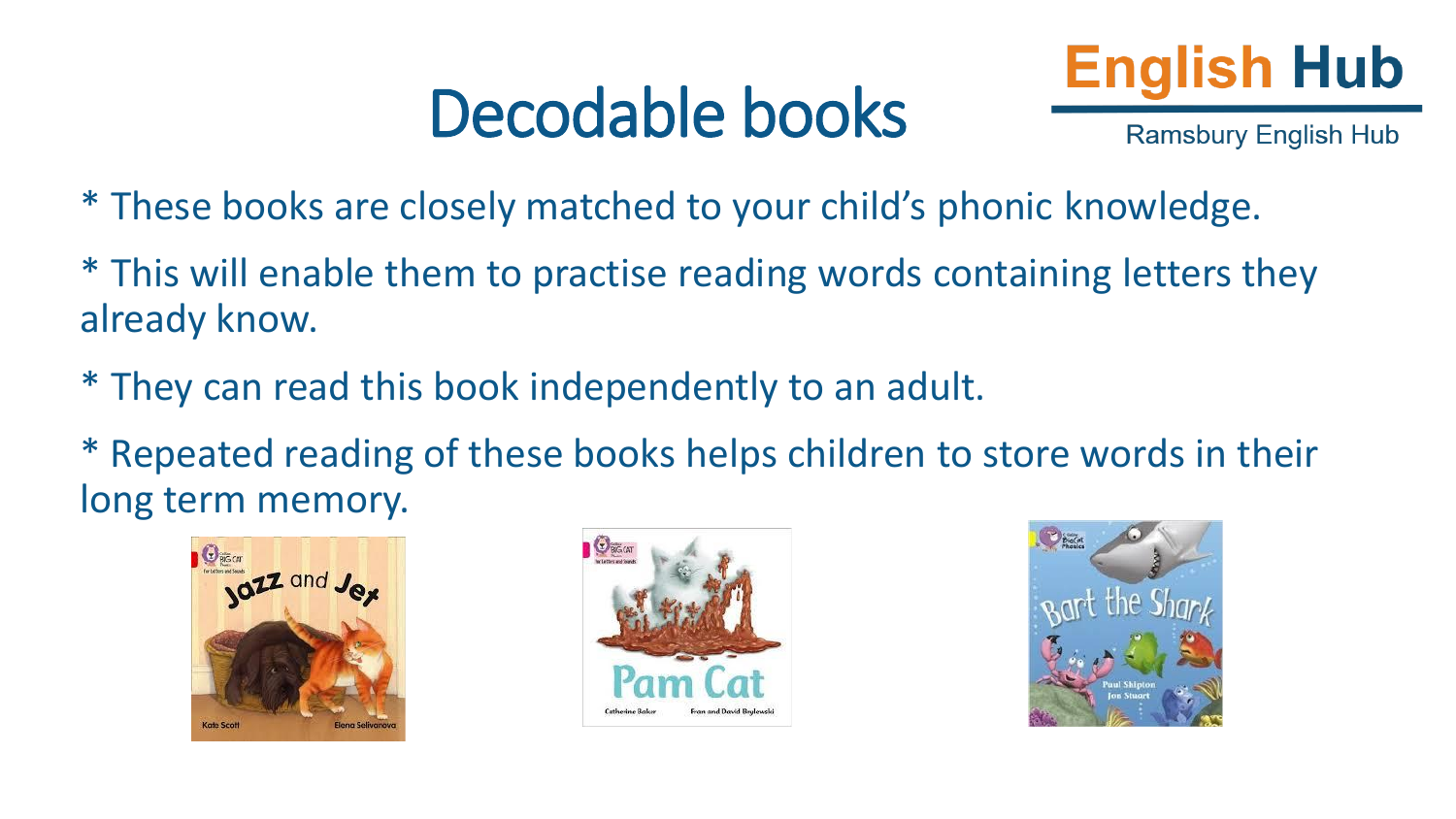## 'Real' books



**Ramsbury English Hub** 

\* As well as practising with decodable books, being read to is also really important

- \* It will develop a love of reading and increase their vocabulary.
- \* It will give children access to more challenging texts









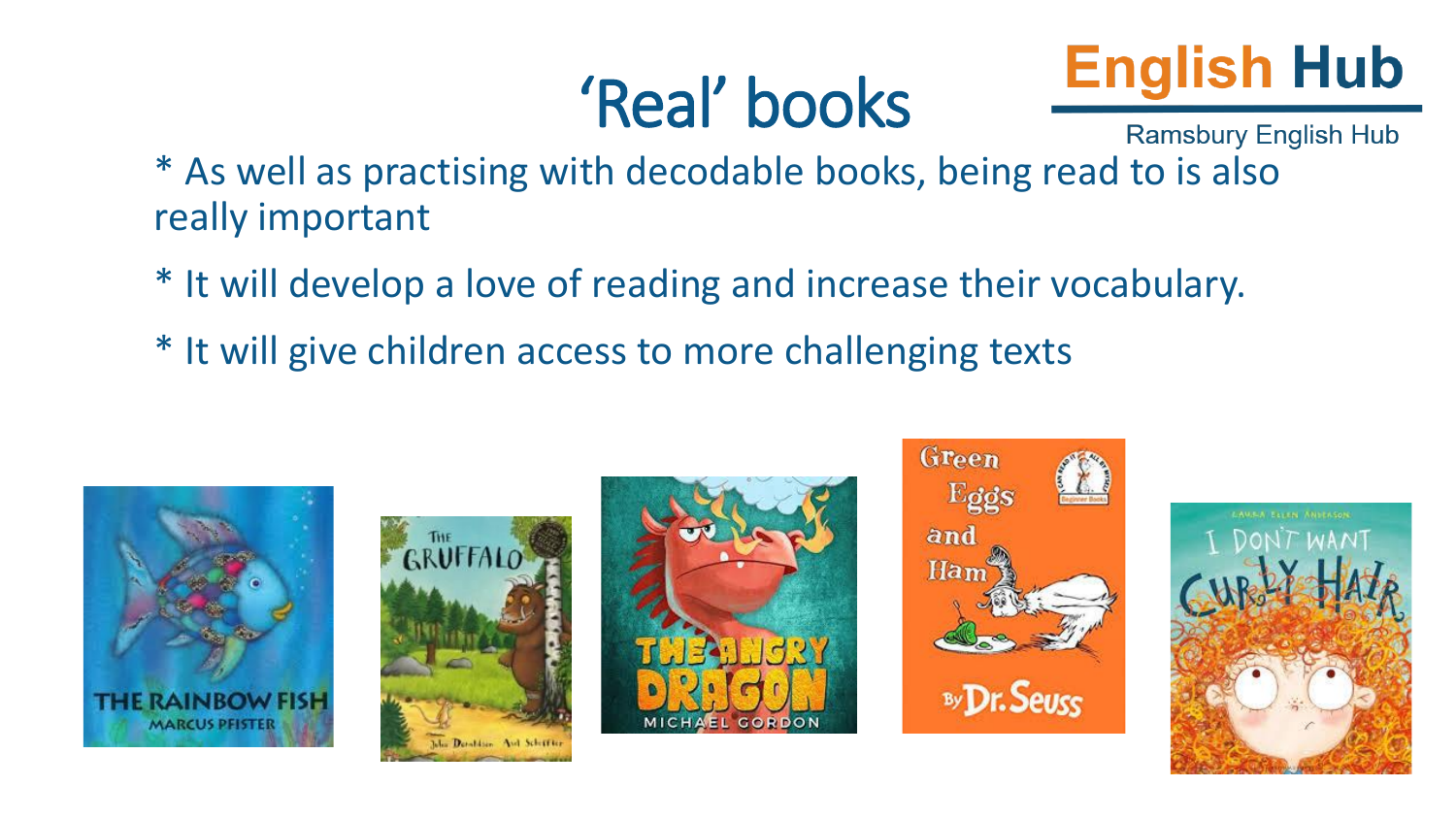By reading aloud to your child every day, you are fusing the act of reading with comfort and love – you are hardwiring their brains for success.

#### **When you read to your child you give them:**

- *Your* attention
- •The ability to pay attention, to focus on something shared
- •Time to chat
- •A breadth of vocabulary and a deeper understanding of language
- •Knowledge of new places and people, real and imagined
- •Knowledge of how stories work
- •Understanding of analogy (ability to make comparisons)
- •The ability to think ahead, hypothesize and infer what characters are thinking
- •Opportunity to discuss moral issues: right from wrong
- •An understand of devices like alliteration, rhyme and rhythm



**Ramsbury English Hub**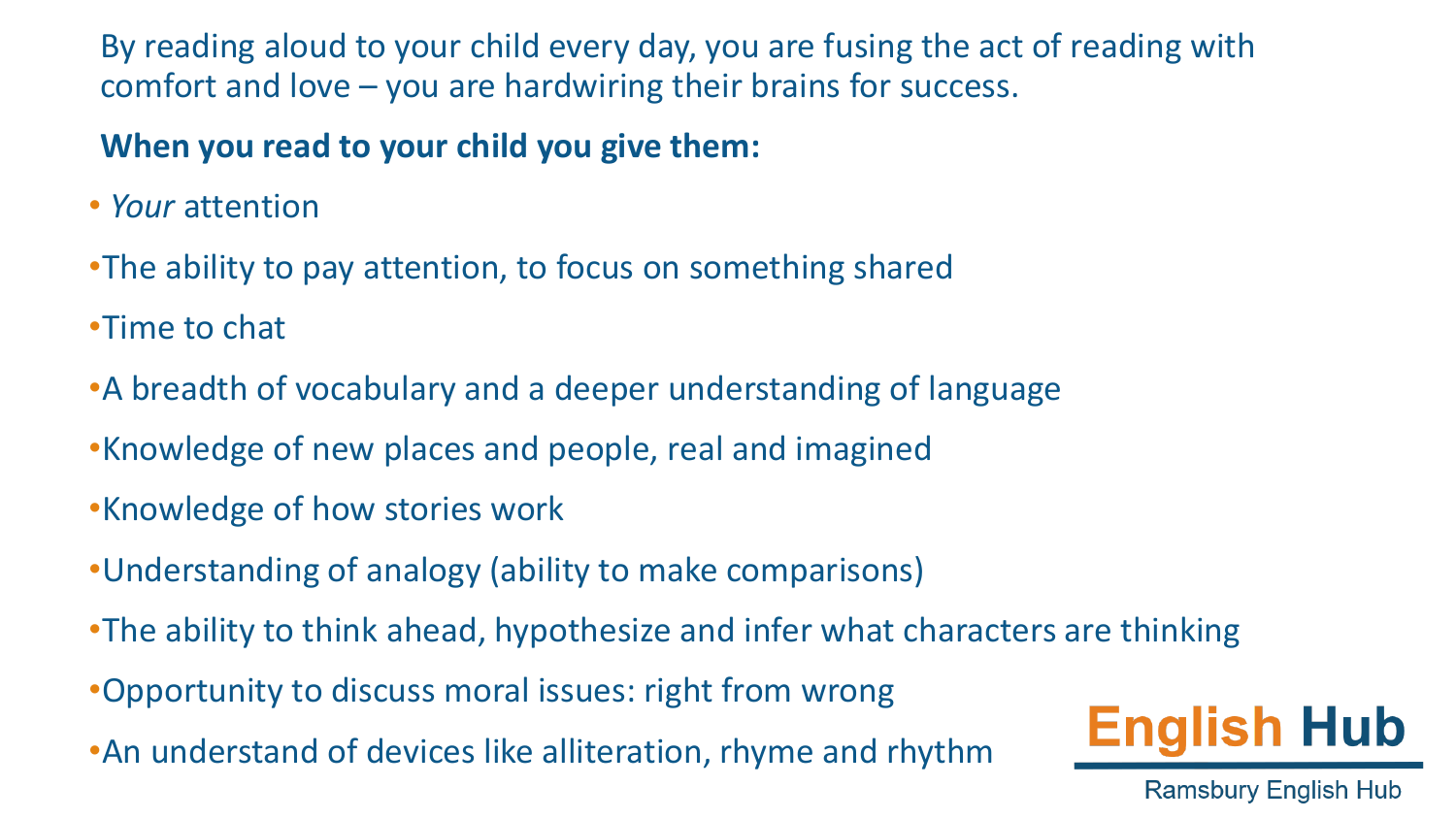# Top tips when reading aloud…



**Ramsbury English Hub** 

- •Make it feel like a treat enjoy the time together
- •Show excitement about what you are going to read
- •Read the whole story/chapter without stopping too much
- •Chat about the story
- •Don't ask questions to test what they remember
- •Link stories to experiences and other stories
- •Read their favourite stories again and again
- •Get them to join in with the bits they remember
- •Read with enthusiasm, try out different voices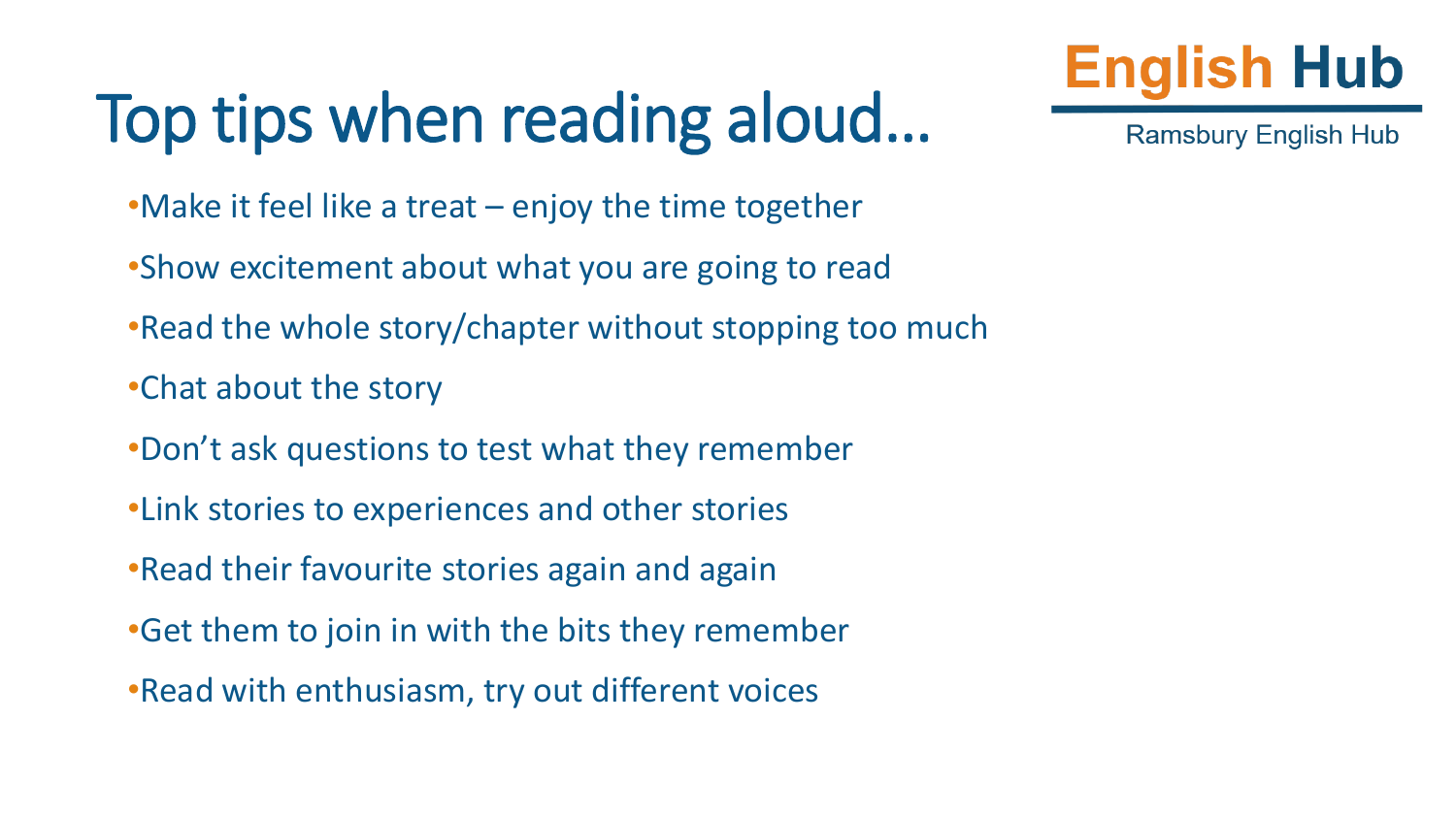### Free online books



**Ramsbury English Hub** 

Hold control and click to visit the websites. There are thousands of online books here!









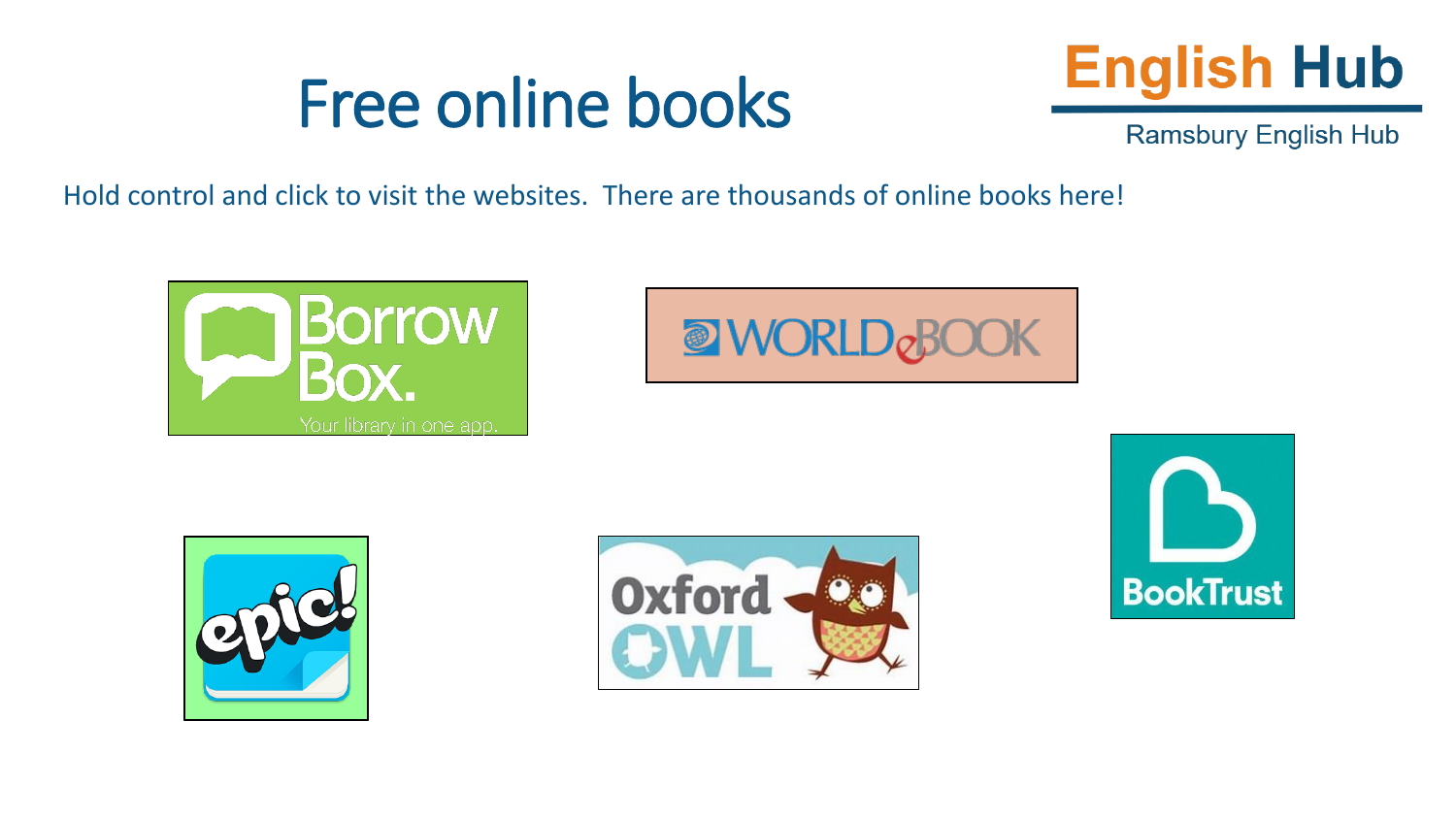## Stories to listen to together



**Ramsbury English Hub** 

Hold control and click to visit the websites and listen to stories being read by authors, actors and other people!



[\(Free to stream on Alexa\)](https://www.audible.co.uk/?source_code=M2M30DFT1BkSH1015140054&&ipRedirectOverride=true)





Kids poems and stories with Michael Rosen



Storytime Online



Link to other stories